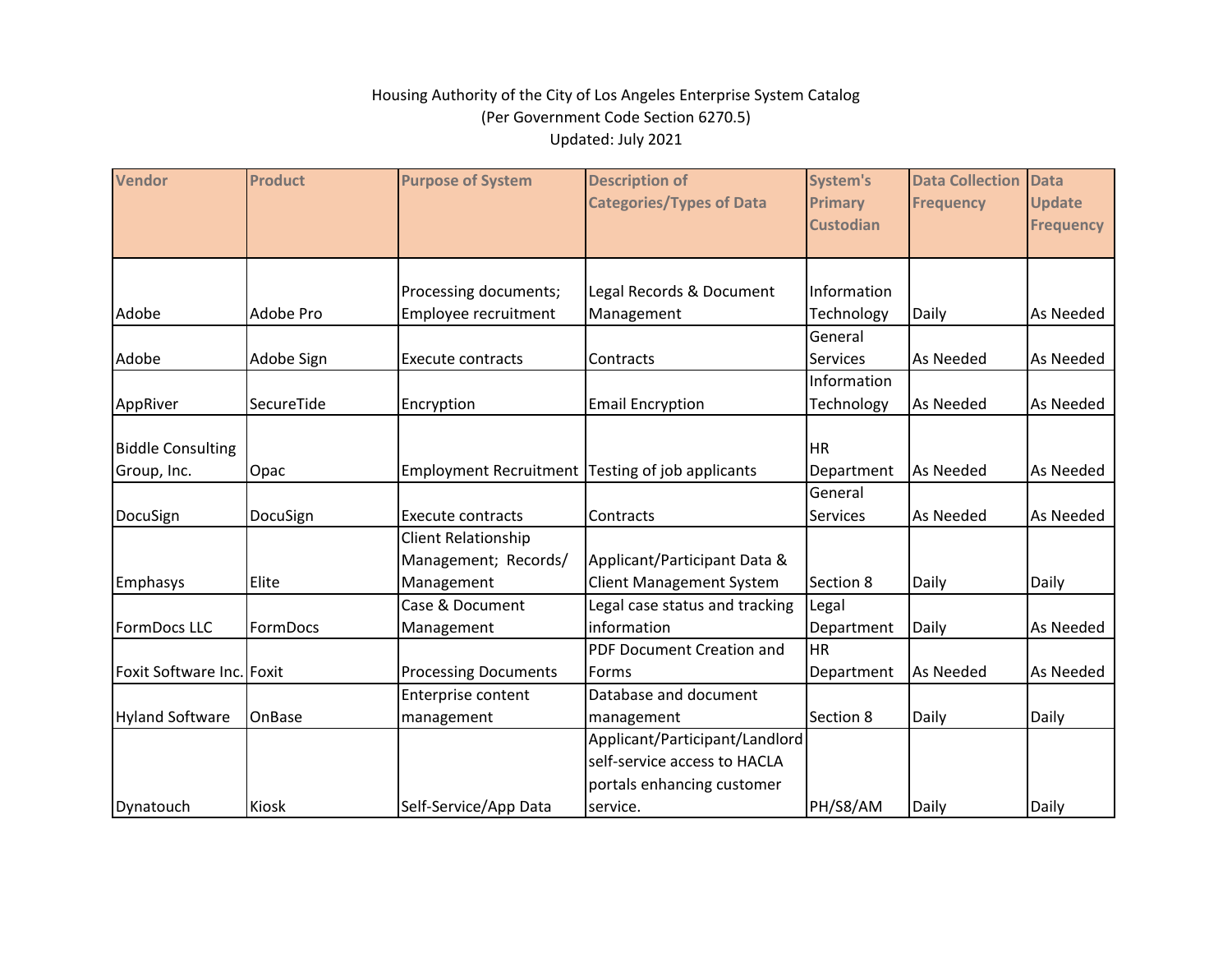| Vendor             | <b>Product</b>     | <b>Purpose of System</b>                                                                                                                                                         | <b>Description of</b><br><b>Categories/Types of Data</b>                                                                                                                                                    | System's<br><b>Primary</b><br><b>Custodian</b> | <b>Data Collection</b><br><b>Frequency</b> | <b>Data</b><br><b>Update</b><br><b>Frequency</b> |
|--------------------|--------------------|----------------------------------------------------------------------------------------------------------------------------------------------------------------------------------|-------------------------------------------------------------------------------------------------------------------------------------------------------------------------------------------------------------|------------------------------------------------|--------------------------------------------|--------------------------------------------------|
| <b>LCP Tracker</b> | <b>LCP Tracker</b> | Web-based reporting<br>software                                                                                                                                                  | For collecting, verifying, and<br>managing CPRs and other<br>labor compliance related<br>documents in accordance with<br>current State and Federal<br>prevailing wages.                                     | General<br><b>Services</b>                     | As Needed                                  | As Needed                                        |
|                    |                    | Records logs; Processing<br>documents; Electronic<br>mail communications;<br>Database management;<br>Financial tracking; Digital<br>notetaking; Graphics<br>editor; Presentation | Legal case management; Legal<br>records and document<br>management; Email, calendar,<br>contact, task information;<br>Employee records logs and<br>program; Page layout and   financial tracking; Workflow; | Information                                    |                                            |                                                  |
| Microsoft          | MS Office Suite    | design; Charts                                                                                                                                                                   | Event flyers                                                                                                                                                                                                | Technology                                     | Daily                                      | Daily                                            |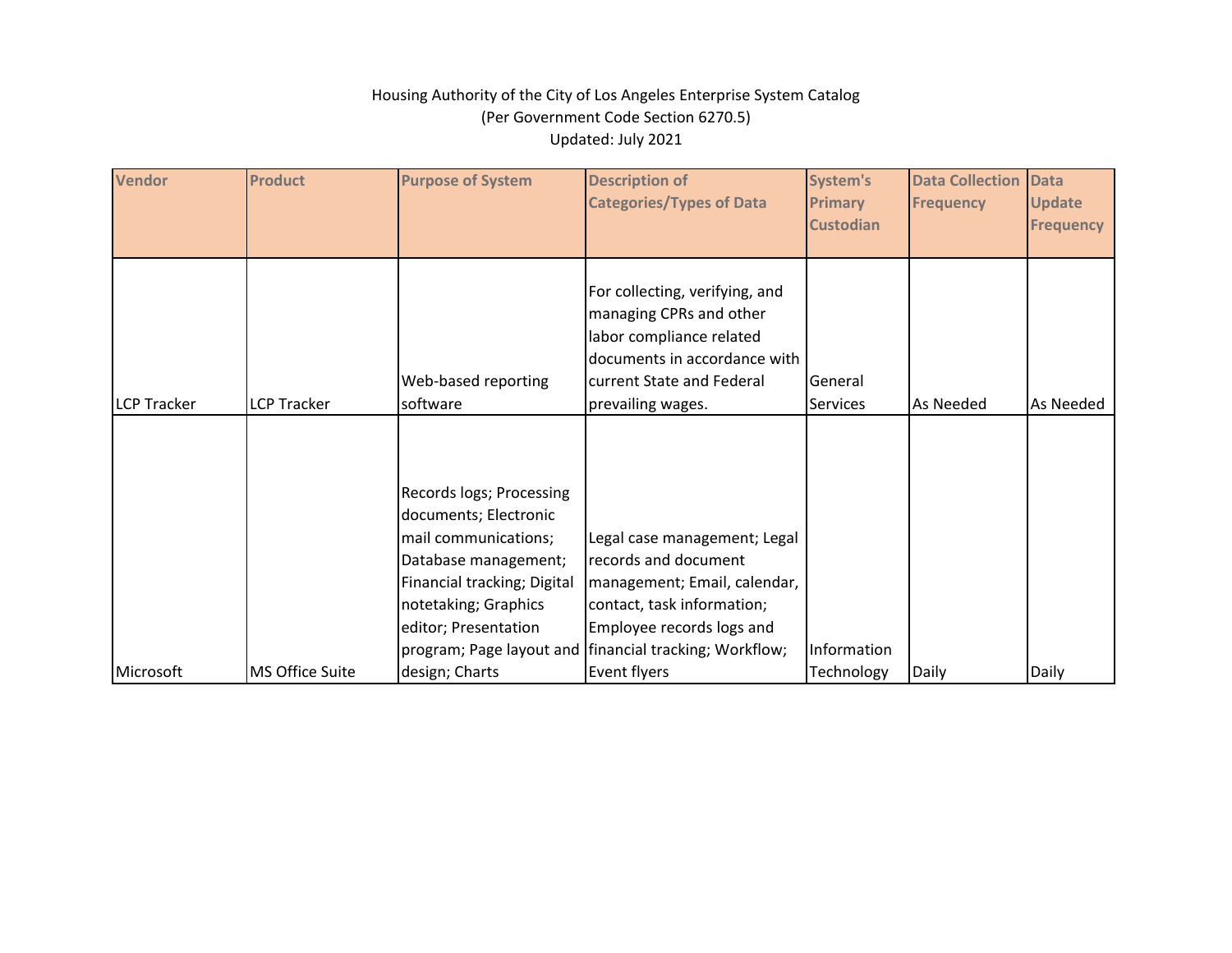| <b>Vendor</b> | <b>Product</b>    | <b>Purpose of System</b>           | <b>Description of</b>                                    | System's         | <b>Data Collection</b> | <b>Data</b>      |
|---------------|-------------------|------------------------------------|----------------------------------------------------------|------------------|------------------------|------------------|
|               |                   |                                    | <b>Categories/Types of Data</b>                          | <b>Primary</b>   | <b>Frequency</b>       | <b>Update</b>    |
|               |                   |                                    |                                                          | <b>Custodian</b> |                        | <b>Frequency</b> |
|               |                   |                                    |                                                          |                  |                        |                  |
|               |                   |                                    |                                                          |                  |                        |                  |
|               |                   |                                    |                                                          |                  |                        |                  |
|               |                   |                                    |                                                          |                  |                        |                  |
|               |                   | Records logs; Processing           |                                                          |                  |                        |                  |
|               |                   | documents; Electronic              |                                                          |                  |                        |                  |
|               |                   | mail communications;               | Legal case management; Legal                             |                  |                        |                  |
|               |                   | Database management;               | records and document                                     |                  |                        |                  |
|               |                   | Financial tracking; Digital        | management; Email, calendar,                             |                  |                        |                  |
|               |                   | notetaking; Graphics               | contact, task information;                               |                  |                        |                  |
|               |                   | editor; Presentation               | Employee records logs and                                |                  |                        |                  |
|               |                   | program; Page layout and           | financial tracking; Workflow;                            | Information      |                        |                  |
| Microsoft     | Microsoft 365     | design; Charts                     | Event flyers                                             | Technology       | Daily                  | As Needed        |
|               |                   | Enterprise content                 |                                                          | Information      |                        |                  |
| Microsoft     | <b>SharePoint</b> | management                         | Document management                                      | Technology       | Daily                  | Daily            |
|               |                   |                                    |                                                          |                  |                        |                  |
|               |                   |                                    | Marketing/Posting job                                    |                  |                        |                  |
|               |                   |                                    | opportunities; Prospective                               |                  |                        |                  |
|               |                   |                                    | employee data; Recruitment,                              |                  |                        |                  |
|               |                   |                                    | testing, scheduling, and                                 |                  |                        |                  |
|               | governmentjobs.co |                                    | communication with job                                   | <b>HR</b>        |                        |                  |
| NeoGov, Inc.  | m                 | Employment Recruitment applicants  |                                                          | Department       | Daily                  | Daily            |
|               |                   |                                    |                                                          |                  |                        |                  |
|               |                   |                                    | Litigation tracking; Processing                          |                  |                        |                  |
|               |                   | Enterprise resource                | new hires; Payroll; Maintaining                          |                  |                        |                  |
|               |                   | planning; Time keeping;            | employee records;                                        |                  |                        |                  |
|               |                   |                                    | Financial processing; Case Procurement tracking; Invoice | Information      |                        |                  |
| Oracle        | Oracle            | management and tracking processing |                                                          | Technology       | Daily                  | Daily            |